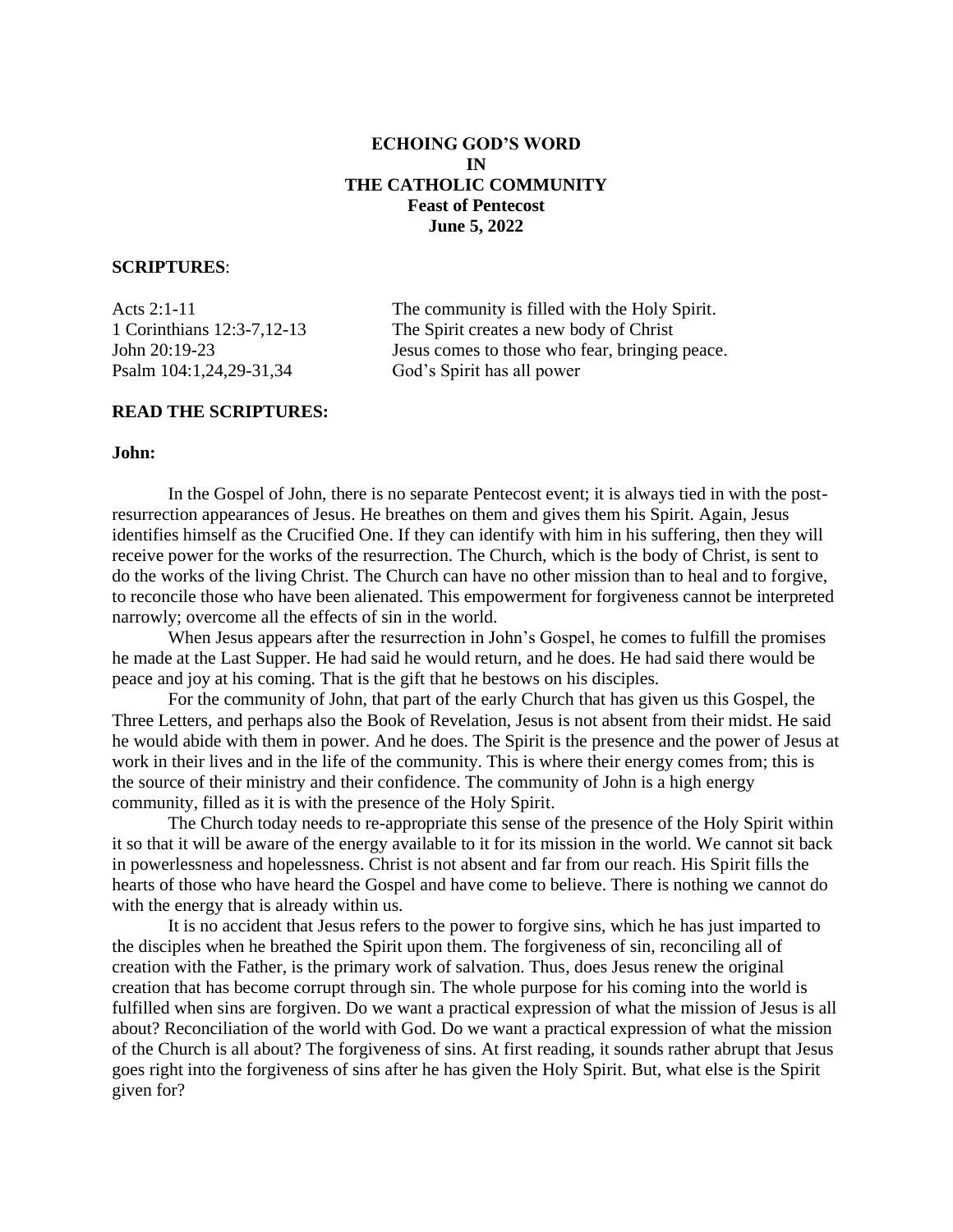The mission of the Church is summed up very nicely in this short passage, so short that we sometimes miss most of its meaning and its impact. "Go out now and forgive in my name" says the Lord. "And you will be doing the work which I have come to inaugurate. It is now your task and your mission to bring reconciliation to the world so much in need of it." Pope Francis has traveled to many countries to bring peace and love. So must we.

### **Acts:**

Pentecost is a Greek word meaning "fifty days." It refers to the Feast of Weeks which is celebrated by Jews 50 days after Passover. It is a feast of thanksgiving for the spring harvest of wheat. During the Feast of Weeks, the Jews remember and renew their commitment to the covenant. They belong to God and God belongs to them. Faithfulness is called for. The outpouring of the Holy Spirit upon the community of believers reverses the confusion of Babel. Whereas sin has led to a multiplication of unknown tongues, now God brings human beings back together so they can hear the many tongues as one, in holiness and grace. Wind and fire are always signs of God's work, especially associated with the covenant.

## **Corinthians**:

The Church of Corinth was as divided as the Church is today. Debates raged as to the priority of certain gifts from God in the life of the believer. Paul points out that the gifts are complementary and meant for the common good. The gift does not give stature to the one who has received it. Rather, it gives a responsibility to share the gift with others. It is designed for the good of the Church. The variety of gifts points only to the generosity of God. God wants all those gifts unified for the proper functioning of the body of believers. Baptism and Eucharist create the unity that will bind all gifts into one body for the glory of God.

## **QUESTIONS FOR DISCUSSION**

1. Even after Peter had denied knowing Jesus just a few days earlier, Jesus comes now with words of "peace" and "forgiveness" for him and for all. How do we feel when Jesus forgives us after we have sinned?

2. How is it that forgiveness of sins, one for another, becomes a sign of the kingdom of God? How effective is that sign today? Suggest ways in which the Church today might exercise the ministry of forgiveness more effectively. Do you have a sense that the Church is essentially a forgiving Church? How might this image be polished up somewhat?

3. In what ways can Pentecost be said to be a "new creation?" Discuss how the spirit of God hovered over the waters and brought forth the first creation in the Book of Genesis. Discuss how the Spirit overshadowed the Virgin Mary and she brought forth the new life of God's Son on earth. What new things are being brought about by the action of the Holy Spirit in the world today?